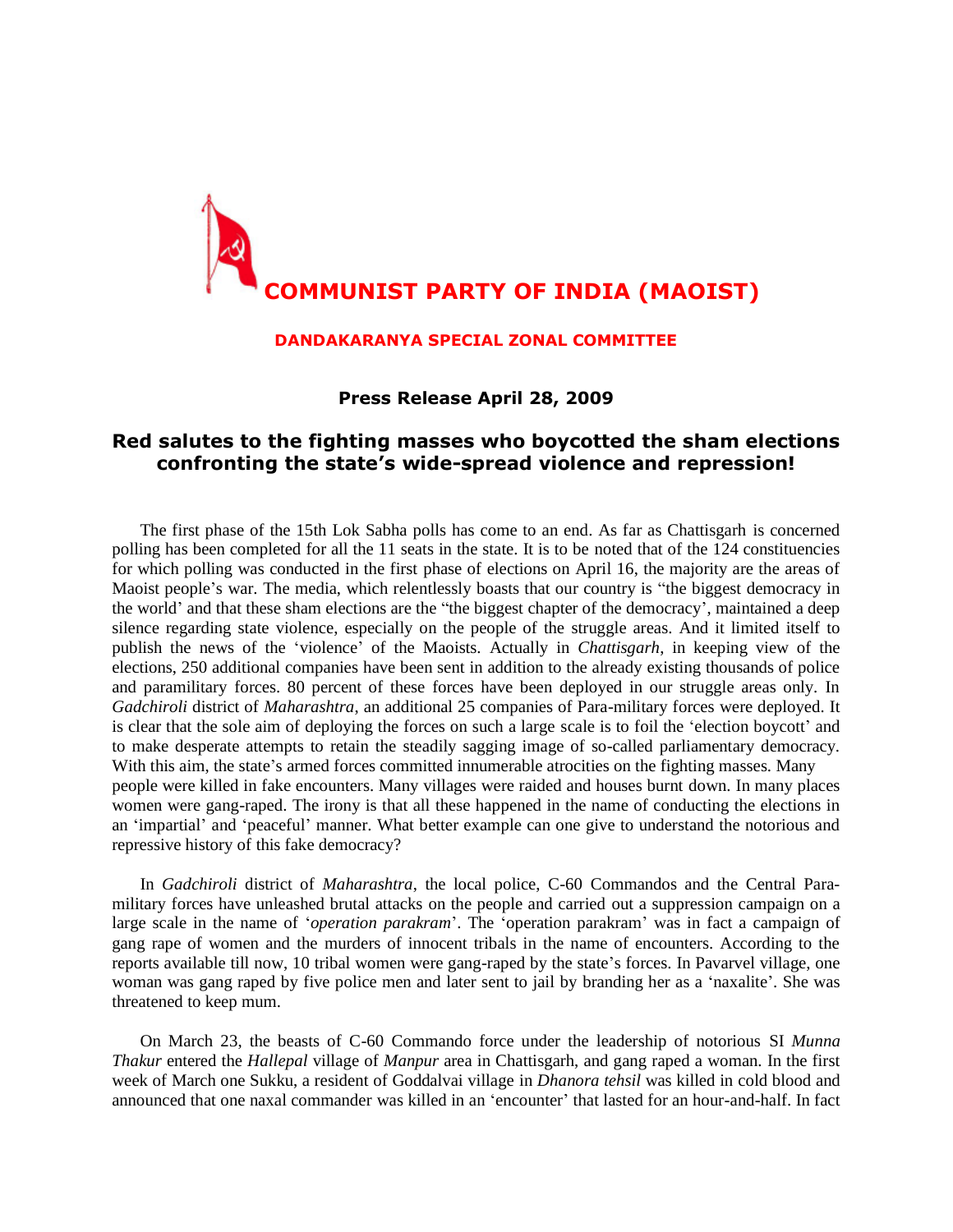Sukku was a young tribal and ordinary resident of that village. Apart from this, dozens of tribals from many villages were arrested and sent to jail under false cases.

According to the decision taken in the meeting of the Chief Ministers of four States in Delhi in February, a joint operation was started in Maharashtra and Chattisgarh. Under this, thousands of additional armed forces were deployed in Rajnandgaon and Kanker districts of Chattisgarh. New camps were opened in Panabaras, Vasidi, Khadgav, Kandaadi and Sitagav of Mohala-Manpur areas in Rajnandgaon and Kapsi and Kodapadha in Kanker districts, by deploying hundreds of armed forces. These state forces are touring the villages in the name of patrolling and are creating terror amongst the people. Misbehaving with women and looting poultry and liquor from the villagers has become a common feature. With the approach of the elections, the cycle of repression has further increased throughout Dandakaranya. The police raided the Kulli village of Badgaav area in Kanker district (North Bastar) on 27th March 2009 and burnt down the house and barn of Mr. Mansingh, a peasant. On the same day they raided Katnar village of Koilbeda area and beat up the villagers and arrested 10. On April 5, in Lohar village of Koilbeda area they created terror and severely beat up 9 villagers. Many people left their houses and ran away to the forest after seeing the police forces. Police broke the locks and looted the houses also. Due to the merciless beatings of the police, a 60 year old tribal peasant, Sammu Darro, met with an instantaneous death. Police left the deceased there itself. The ruling classes, which make big claims of conducting 'free' and 'impartial' elections are in fact spreading violence, murders, rapes and terror.

In spite of this extensive terror created by the state's forces, the people, especially in our struggle areas, took part in 'poll boycott' on large scale by rejecting this fake parliamentary democracy. In Bastar constituency there was not a single vote polled in almost 50 polling centers. In spite of the presence of hundreds of police forces not a single vote was polled in Gollapalli of South Bastar and in Kishtaram only 2 votes were polled. In Kanker and Rajnandgaon areas also, majority of the people boycotted the polls in our struggle areas. In fact, the government itself changed the 86 polling centers in Dantewada, Bijapur and Narayanapur to road side villages. During the repolling at 25 centres on 27 April many people did not vote. In 2 centers zero percent polling was recorded. Wherever the polling took place, the state's repressive forces had the main 'role' in it. The people who refused to vote were threatened that they would be killed by branding them as naxalites, that ration supplies to the villages would be stopped, and that they will not be allowed into weekly bazaars and so on. People made the poll boycott campaign a success without heeding these threats. The same state's forces slaughtered the democratic right of the people not to vote. There were many instances of thrashing of people to make them vote. In spite of all this, people accepted the alternative of building the revolutionary people's power by boycotting these fake elections. Our Special Zonal Committee, Dandakaranya offers its red salutes to all the fighting masses.

On the occasion of the elections our PLGA made heroic attacks on terrorist …… armed forces by braving the state repression. Especially through accomplishing actions like Chintagupha, Maruki, Mungner, Bijapur and annihilating the murderer like Channuram Karma the PLGA tried its best to protect the people from the murderous attacks of the enemy forces. On this occasion we red salute to heroic commanders and red soldiers.

## **We express our regrets for the sorrowful incident at Kamkasur in which five innocent civilians were killed**

With the intention of punishing the terrorist police and para-military forces one of our PLGA's units planned an attack near Kamkasur which falls under Khadgaon area of Rajnandgaon district. But by mistake our comrades blew up a vehicle which was carrying employees on election duty instead of police. In this incident five innocent people were killed and two seriously injured. They were mainly forest and education department employees. According to the information we received from the concerned